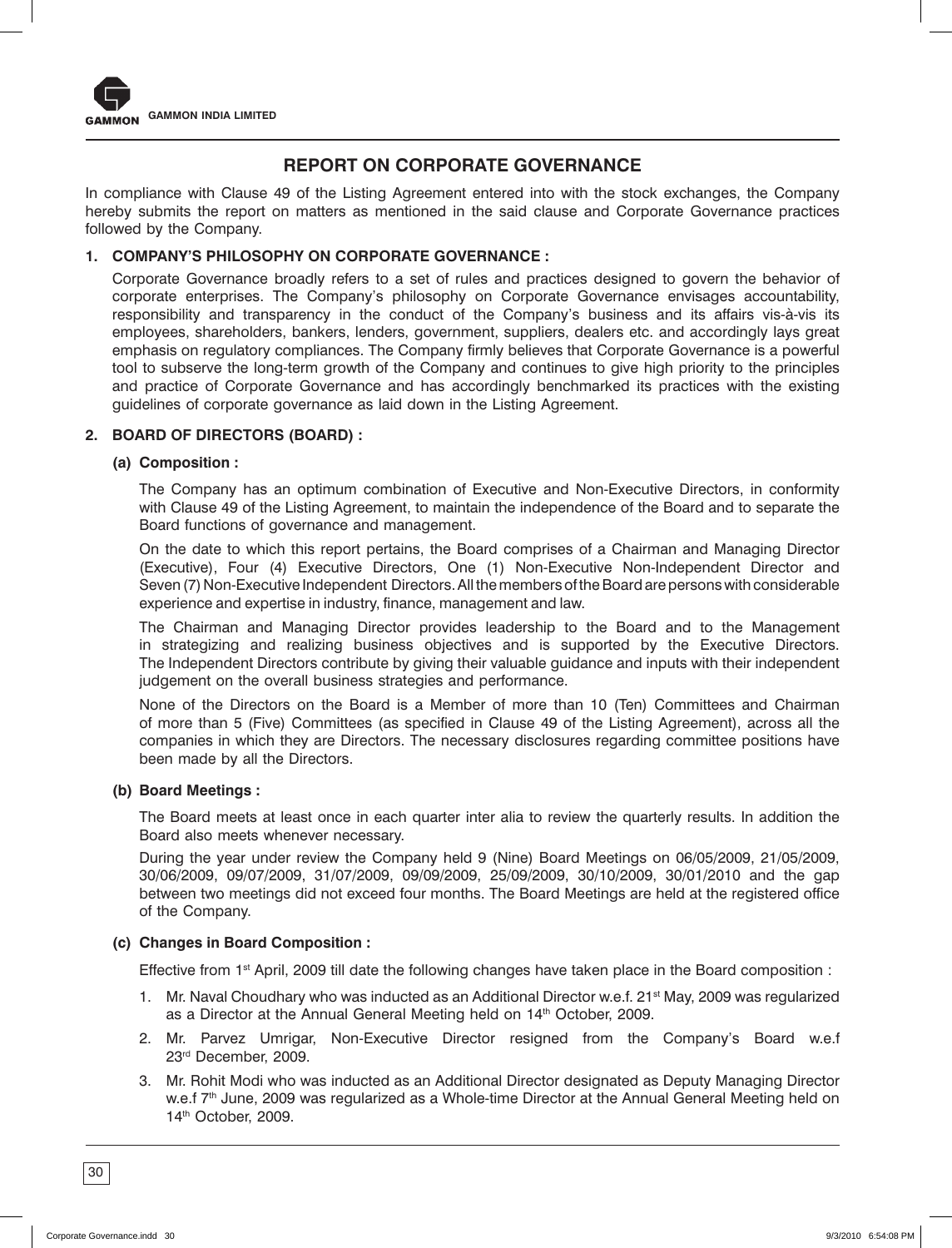- 4. Mr. Digambar C. Bagde who was inducted as an Additional Director designated as Director & CEO (Transmission & Distribution) business of Nagpur branch w.e.f  $7<sup>th</sup>$  June, 2009 was regularized as a Whole-time Director at the Annual General Meeting held on 14<sup>th</sup> October, 2009.
- 5. Mr. Atul Kumar Shukla who was inducted as an Additional Director w.e.f. 9th July, 2009 was regularized as a Director at the Annual General Meeting held on 14<sup>th</sup> October, 2009.
- 6. Mr. Himanshu Parikh ceased to be a Whole-time Director of the Company w.e.f. 6th July, 2010 by virtue of his resignation as an employee of the Company, but continues to be a Non-Independent Executive Director of the Company.

## **(d) Directors' Attendance Record and Directorships held :**

 The composition of the Board, category of Directors and details of attendance of each Director at Board Meetings and last Annual General Meeting, details of other directorships and membership of committees are as follows :

| Name and<br><b>Designation</b><br>of Director        | Category of<br><b>Directors</b>                | No. of Board<br><b>Meetings</b><br>attended<br>(01.04.2009<br>to 31.03.2010) | <b>Whether</b><br>attended<br>last A.G.M.<br>held on<br>14th October,<br>2009 | No. of<br><b>Directorships</b><br>in other<br><b>Public</b><br><b>Companies</b> | No. of<br>Chairmanship<br>and Membership<br>of Committees<br>of other public<br>companies |               |
|------------------------------------------------------|------------------------------------------------|------------------------------------------------------------------------------|-------------------------------------------------------------------------------|---------------------------------------------------------------------------------|-------------------------------------------------------------------------------------------|---------------|
|                                                      |                                                |                                                                              |                                                                               |                                                                                 | Chairman                                                                                  | <b>Member</b> |
| Mr. Peter Gammon<br><b>Chairman Emeritus</b>         | Promoter/<br>Non-Executive/<br>Non Independent | <b>NIL</b>                                                                   | No                                                                            | <b>NIL</b>                                                                      | <b>NIL</b>                                                                                | <b>NIL</b>    |
| Mr. Abhijit Rajan<br>Chairman &<br>Managing Director | Promoter/<br>Executive/<br>Non-Independent     | 8                                                                            | Yes                                                                           | 3                                                                               | $\mathbf{1}$                                                                              |               |
| Mr. Rohit Modi<br>Deputy Managing<br>Director        | Executive/<br>Non-Independent                  | 5                                                                            | Yes                                                                           | $\mathbf{1}$                                                                    |                                                                                           |               |
| Mr. Rajul A. Bhansali<br><b>Executive Director</b>   | Executive/<br>Non-Independent                  | 5                                                                            | Yes                                                                           | $\overline{c}$                                                                  |                                                                                           |               |
| Mr. Himanshu Parikh<br><b>Executive Director</b>     | Executive/<br>Non-Independent                  | 5                                                                            | Yes                                                                           | 5                                                                               | $\mathbf{1}$                                                                              | $\mathcal{P}$ |
| Mr. Digambar Bagde<br><b>Executive Director</b>      | Executive/<br>Non-Independent                  | $\overline{4}$                                                               | Yes                                                                           | 4                                                                               |                                                                                           |               |
| Mr. C. C. Dayal<br><b>Director</b>                   | Non-Executive/<br>Independent                  | 9                                                                            | Yes                                                                           | 10                                                                              | 2                                                                                         | 6             |
| Mr. Atul Dayal<br>Director                           | Non-Executive/<br>Independent                  | <b>NIL</b>                                                                   | <b>No</b>                                                                     | $\overline{2}$                                                                  | $\Omega$                                                                                  | $\mathbf{1}$  |
| Dr. Naushad Forbes<br><b>Director</b>                | Non Executive/<br>Independent                  | <b>NIL</b>                                                                   | No                                                                            | 2                                                                               |                                                                                           |               |
| Mr. Jagdish Sheth<br>Director                        | Non-Executive/<br>Independent                  | 8                                                                            | Yes                                                                           |                                                                                 |                                                                                           |               |
| Ms. Urvashi Saxena<br><b>Director</b>                | Non-Executive/<br>Independent                  | $\overline{7}$                                                               | Yes                                                                           |                                                                                 |                                                                                           |               |
| Mr. Naval Choudhary<br><b>Director</b>               | Non-Executive/<br>Independent                  | 6                                                                            | Yes                                                                           |                                                                                 |                                                                                           |               |
| Mr. Parvez Umrigar*<br>Director                      | Non-Executive/<br>Independent                  | $\overline{7}$                                                               | Yes                                                                           |                                                                                 |                                                                                           |               |
| Mr. Atul Kumar Shukla<br><b>Director</b>             | Non-Executive/<br>Independent                  | 5                                                                            | Yes                                                                           | 5                                                                               |                                                                                           | 3             |

\* Mr. Parvez Umrigar resigned as the Director of Gammon India Limited w.e.f. 23<sup>rd</sup> December, 2009.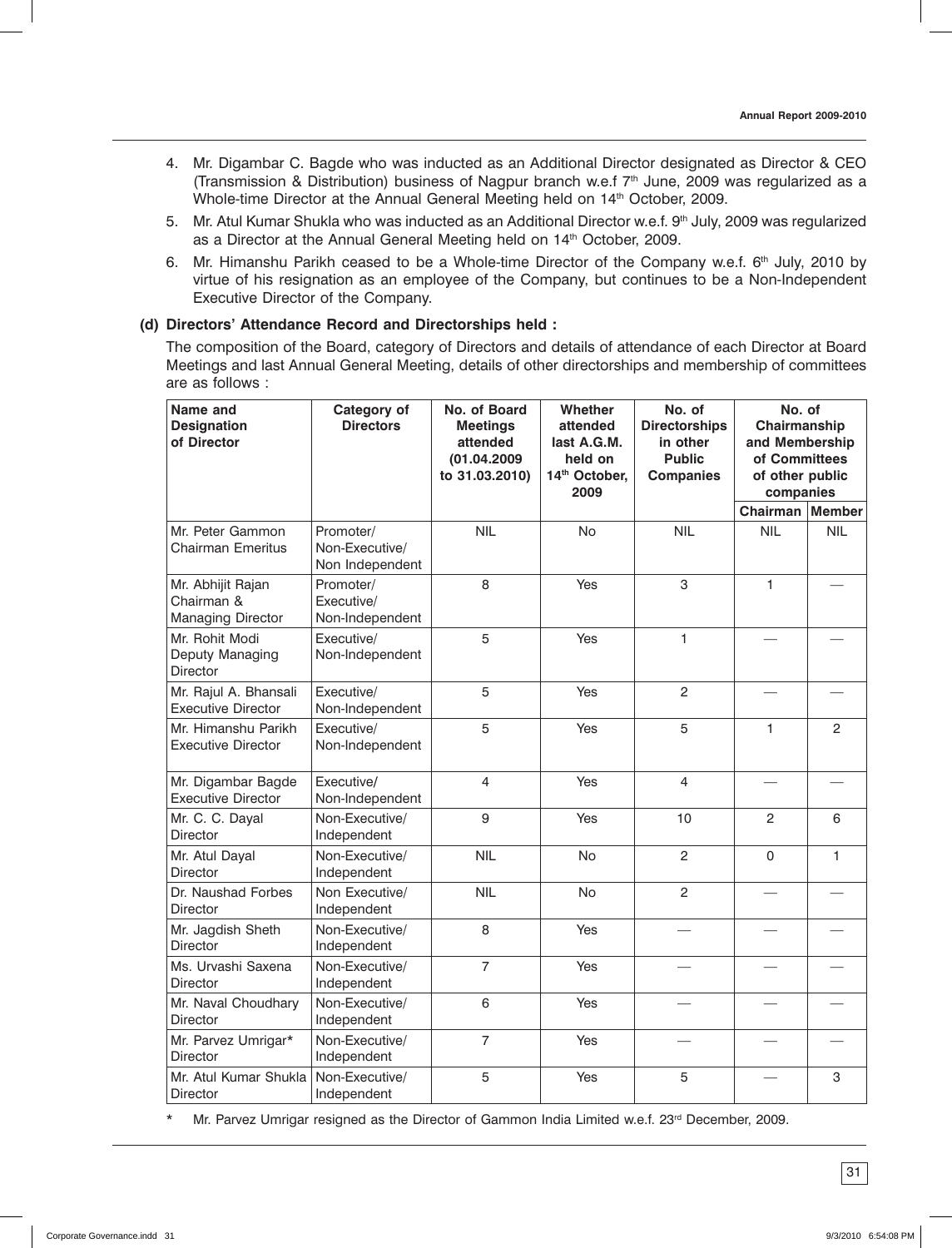

Notes:

- (a) Other directorships do not include alternate directorships, directorships of private limited companies, Section 25 companies and companies incorporated outside India.
- (b) Chairmanship/Membership of Board Committees includes only Audit and Shareholders/Investors Grievance Committee.
- (c) Mr. C. C. Dayal and Mr. Atul Dayal are related to each other.
- (d) The Board meetings are held at the registered office of the Company. The information as required under Annexure IA to Clause 49 is being made available to the Board. The Company did not have any pecuniary relationship or transactions with Non-Executive Directors during the year.
- (e) As per clause 49 of the Listing Agreement, the expression 'Independent Director' shall mean a non-executive director of the Company who;
	- (i) apart from receiving Director's remuneration, does not have any material pecuniary relationships or transactions with the Company, its promoters, its Directors, its senior management or its holding company, its subsidiaries and associates which may affect independence of the Director;
	- (ii) is not related to promoters or persons occupying management positions at the board level or at one level below the board;
	- (iii) has not been an executive of the Company in the immediately preceding three financial years;
	- (iv) is not a partner or an executive or was not partner or an executive during the preceding three years, of any of the following :
		- the statutory audit firm or the internal audit firm that is associated with the Company, and
		- the legal firm(s) and consulting firm(s) that have a material association with the Company.
	- (v) is not a material supplier, service provider or customer or a lessor or lessee of the Company, which may affect independence of the Director.
	- (vi) is not a substantial shareholder of the Company i.e. owning two percent or more of the block of voting shares.
	- (vii) is not less than 21 years of age.

#### **(e) Details of Remuneration paid to Directors during the year ended 31st March, 2010 :**

#### **REMUNERATION POLICY :**

 All Executive Directors receive salary, allowances, perquisites and commission while Non-Executive Directors receive sitting fees for attending Board and Committee meetings. Payment of remuneration to the Managing Director and the Executive Directors is governed by an Agreement entered into between the Company and the Managerial personnel, the terms and conditions of which have been duly approved by the Board and the Shareholders of the Company.

 The Remuneration (including perquisites and benefits) paid to the Executive Directors during the year ended 31<sup>st</sup> March, 2010 is as follows :

| Name of the Director | Salary $(\bar{z})$ | Perquisites $(3)$ | Commission $(\bar{z})$ ## | Total       |
|----------------------|--------------------|-------------------|---------------------------|-------------|
| Mr. Abhijit Rajan    | 1,32,60,000        | 3,878             | 10,00,000                 | 1,42,63,878 |
| Mr. Himanshu Parikh  | 69,39,852          | 40,383            | 10,00,000                 | 79,80,235   |
| Mr. Rajul Bhansali   | 42,80,000          | 1.72.076          | 10,00,000                 | 54,52,076   |
| Mr. Rohit Modi       | 1,76,31,707        | 1.25.545          | 10,00,000                 | 1,87,57,252 |
| Mr. D. C. Bagde      | 72,98,937          | 51,020            | 1,00,00,000               | 1,73,49,957 |
| <b>Total</b>         | 4,94,10,496        | 3,92,902          | 1,40,00,000               | 6,38,03,398 |

 $#$  # Payable for the year 2009-10.

## **SERVICE CONTRACT/SEVERANCE FEES & NOTICE PERIOD :**

 The terms of employment stipulate a notice period of three months, for termination of appointment of Chairman & Managing Director and Executive Directors, on either side.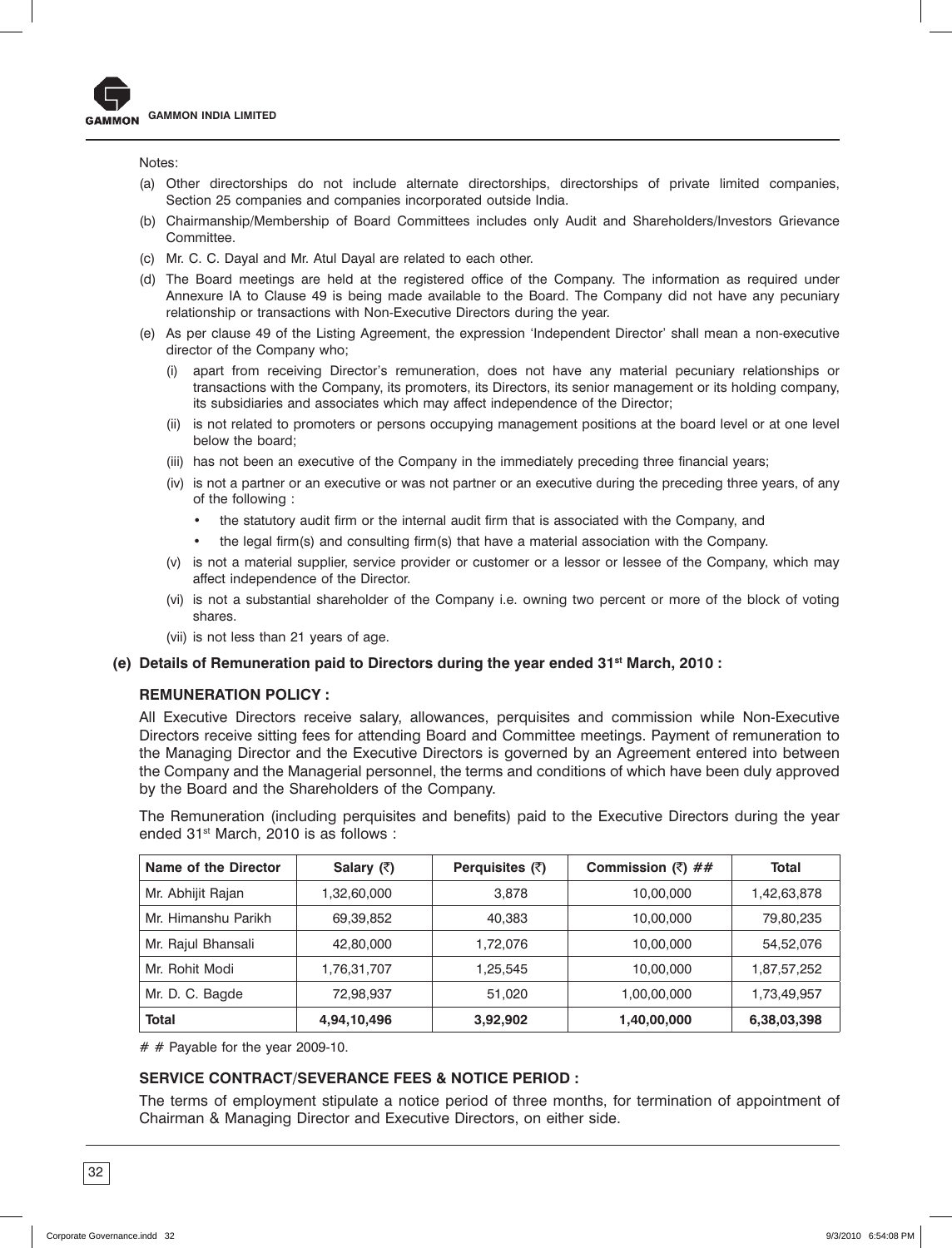The Chairman & Managing Director and Executive Directors shall be entitled for compensation for loss of office to the extent permissible under the Companies Act, 1956, if, during the currency of the Agreement their tenure of office is determined for reasons other than those specified in sub-section (3) of Section 318 or any other applicable provisions of the Companies Act, 1956. There is no other provision for payment of severance fees.

## **NON-EXECUTIVE DIRECTORS :**

 The Non-Executive Directors of the Company do not draw any remuneration from the Company other than sitting fees for attending Board and Committee meetings.

 Details of Sitting Fees paid to Non-Executive Directors for attending Board and Committee Meetings during the year 2009-10 are given below :

| <b>Name</b>           | Board Meeting (₹) | Committee Meeting $(\bar{z})$ ** | Total $(3)$ |
|-----------------------|-------------------|----------------------------------|-------------|
| Mr. C. C. Dayal       | 1,80,000          | 3,20,000                         | 5,00,000    |
| Mr. Atul Dayal        |                   |                                  |             |
| Mr. Jagdish Sheth     | 1,60,000          | 40,000                           | 2,00,000    |
| Ms. Urvashi Saxena    | 1,40,000          | 1,00,000                         | 2,40,000    |
| Mr. Atul Kumar Shukla | 1,00,000          |                                  | 1,00,000    |
| Mr. Naval Chaudhary   | 1,20,000          | 60,000                           | 1,80,000    |

Note : (\*\*) includes Audit, Selection, QIP, Financial Review and Equity Warrants Committee Meeting.

## **3. BOARD COMMITTEES :**

In compliance with the Listing Agreement and the applicable laws, the Board constituted the following Committees :

(1) Audit Committee (2) Shareholders/Investors' Grievance Committee (3) ESOP Compensation Committee (4) Selection Committee (5) QIP Committee (6) Equity Warrants Committee (7) Financial Review Committee.

The Board determines the constitution of the committees, the terms of reference for committee members including their roles and responsibilities.

## **(a) AUDIT COMMITTEE :**

 The Audit Committee of the Company is constituted in accordance with the provisions of Clause 49 of the Listing Agreements with the Stock Exchanges read with Section 292A of the Companies Act, 1956.

Mr. Naval Chaudhary was inducted as a member of the Audit Committee on  $9<sup>th</sup>$  July, 2009. The Audit Committee presently comprises of 4 (Four) Non-Executive Independent Directors and 1 (One) Executive Director viz.: (1) Mr. C. C. Dayal (Chairman) (2) Mr. Atul Dayal (3) Ms. Urvashi Saxena (4) Mr. Naval Chaudhary and (5) Mr. Himanshu Parikh – Executive Director. All the members of the Audit Committee are financially literate and have accounting/related financial management expertise.

 The Audit Committee meetings are held at the Registered Office of the Company and attended by invitation by the Chief Financial Officer, Senior Vice President – Finance, representatives of the Statutory Auditors and the Internal Auditors of the Company.

The Company Secretary acts as Secretary to the Audit Committee.

 The role of audit committee as per Clause 49 of the Listing agreement and Section 292A of the Companies Act, 1956, includes the following :

 (a) Overseeing of the Company's financial reporting process and the disclosure of its financial information to ensure that the financial statement is correct, sufficient and credible.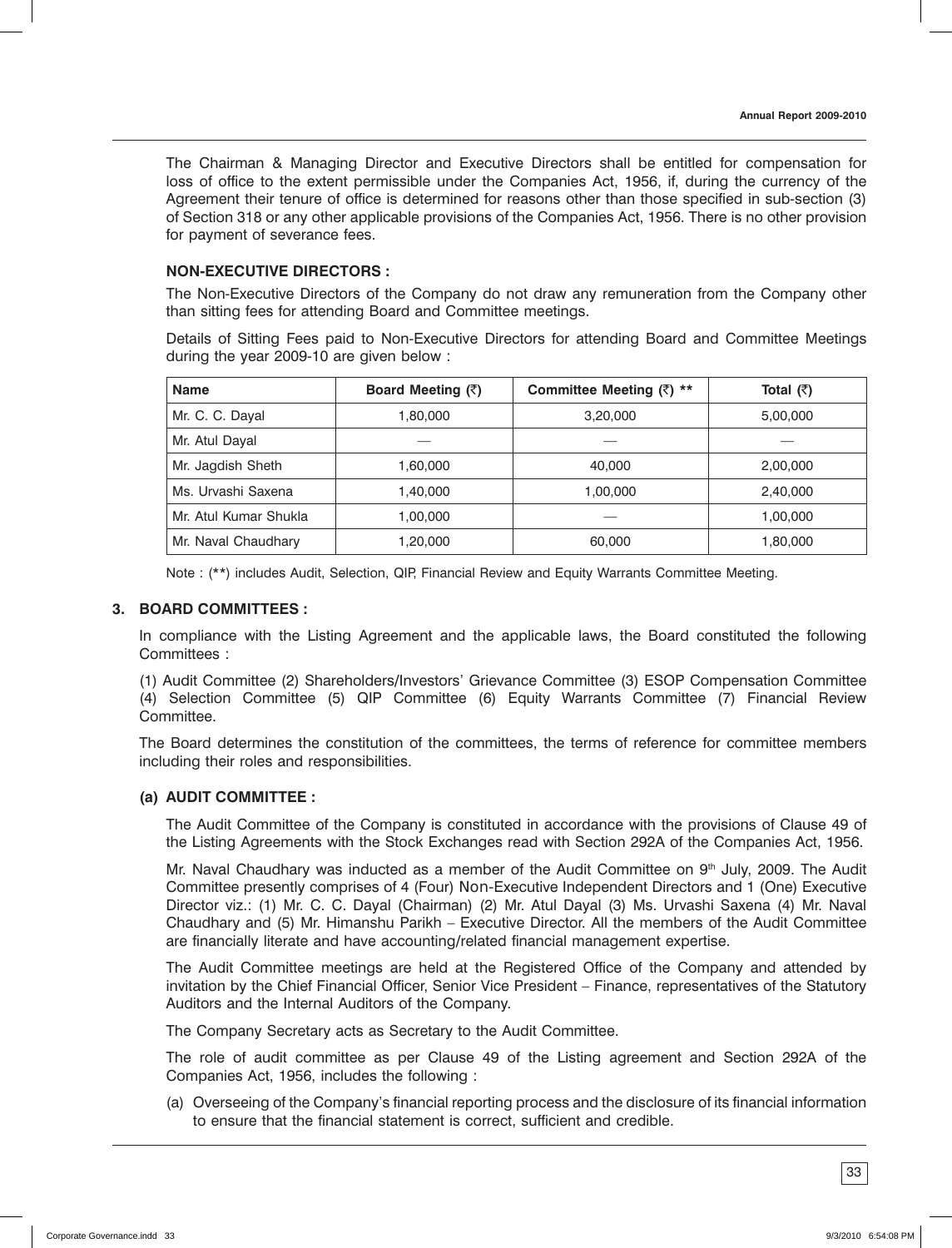- (b) Recommending to the Board the appointment and removal of statutory auditors, branch auditors and fixation of their remuneration.
- (c) Reviewing with management the annual financial statements before submission to the Board, focusing primarily on :
	- Any changes in accounting policies and practices.
	- Major accounting entries based on exercise of judgements by management.
	- Qualifications in draft audit report.
	- • Significant adjustments arising out of audit.
	- The going concern assumption.
	- • Compliance with accounting standards.
	- Compliance with Stock Exchanges and legal requirements concerning financial statements.
	- • Any related party transactions i.e., transactions of the Company of material nature, with promoters or the management, their subsidiaries or relatives etc. that may have potential conflict with the interests of the Company at large.
	- • Reviewing with the management, Statutory and Internal Auditors, internal controls and the adequacy of internal control systems.
- (d) Reviewing the quarterly and half yearly financial results.
- (e) Reviewing the adequacy of internal audit functions, including the structure of the internal audit department, staffing and seniority of the official heading the department, reporting structure coverage and frequency of internal audit.
- (f) Discussion with Internal Auditors, any significant findings and follow up thereon.
- (g) Reviewing the findings of any internal investigations by the Internal Auditors into matters where there is suspected fraud or irregularity or a failure of internal control systems of a material nature and reporting the matter to the board.
- (h) Discussions with Statutory Auditors before the audit commences nature and scope of audit as well as have post audit discussion to ascertain any areas of concern.
- (i) Reviewing the Company's financial and risk management policies.
- (j) Looking into the reasons for substantial defaults in the payment to the depositors, debenture holders, shareholders (in the case of nonpayment of declared dividends) and creditors, if any.
- (k) Reviewing the operations, new initiatives and performance of the business divisions.

 During the period under review, the Audit Committee met 6 (Six) times and the dates of such meetings were: 30/06/2009, 09/07/2009, 31/07/2009, 09/09/2009, 30/10/2009 and 30/01/2010.

The details of meetings attended by the Directors are given below :

| Name of the Member   | Category                    | <b>No. of Audit Committee</b><br><b>Meetings attended</b> |  |
|----------------------|-----------------------------|-----------------------------------------------------------|--|
| Mr. C. C. Dayal      | Non-Executive – Independent | 6                                                         |  |
| Mr. Atul Dayal       | Non-Executive - Independent | <b>NIL</b>                                                |  |
| Mr. Himanshu Parikh  | Executive/Non-Independent   | 3                                                         |  |
| Ms. Urvashi Saxena   | Non-Executive - Independent | 5                                                         |  |
| Mr. Naval Chaudhary* | Non-Executive - Independent | 4                                                         |  |

\* Mr. Naval Chaudhary was inducted in the Committee w.e.f. 9th July, 2009.

 Mr. C. C. Dayal, Chairman of the Audit Committee was present at the previous Annual General Meeting held on 14<sup>th</sup> October, 2009.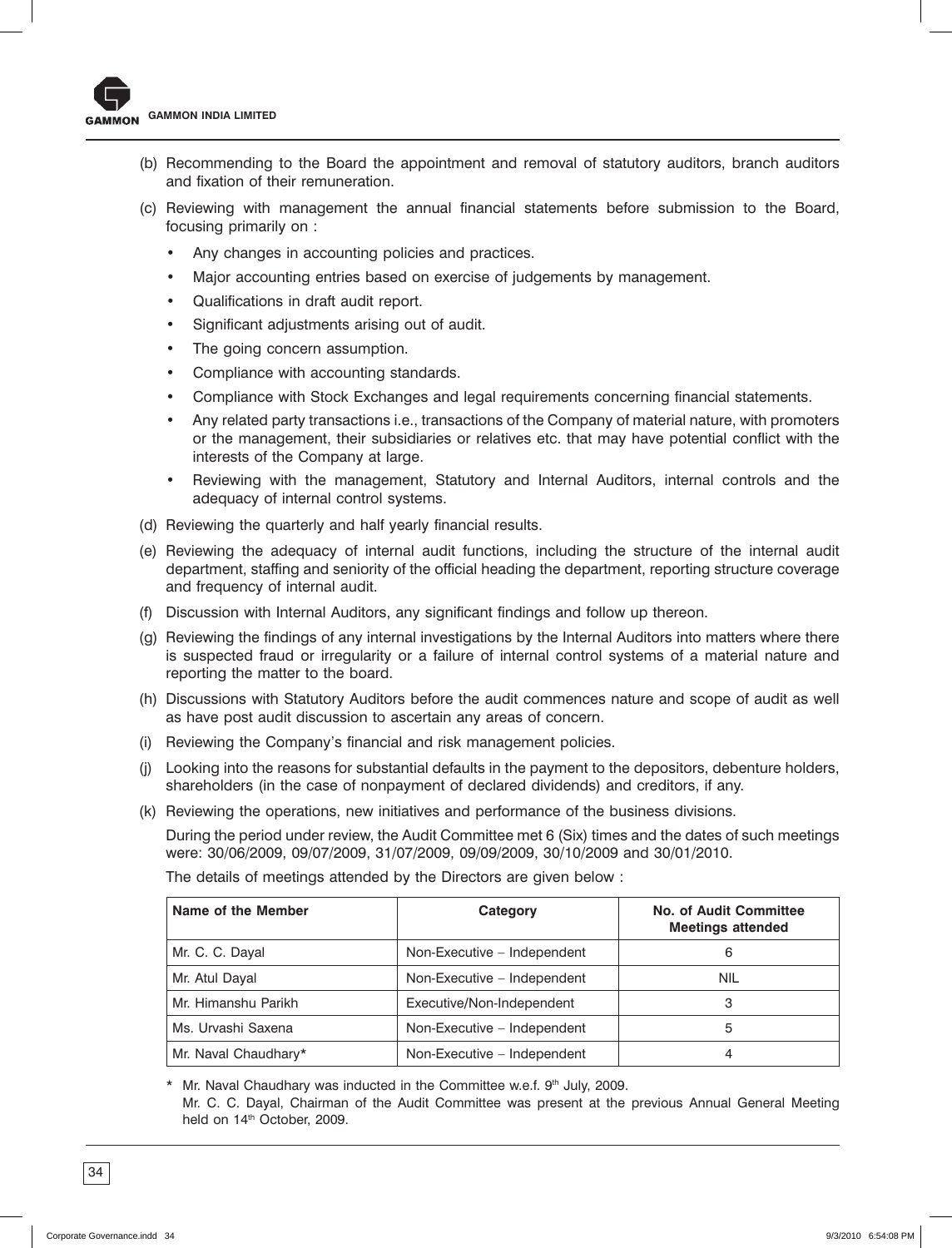## **(b) SHAREHOLDERS**/**INVESTORS GRIEVANCE COMMITTEE :**

 The Shareholders/Investors Grievance Committee comprises of 4 (Four) Non-Executive Independent Directors and 1 (One) Executive Director viz.: 1) Mr. C. C. Dayal (Chairman) 2) Mr. Atul Dayal 3) Mr. Naval Chaudhary 4) Mr. Atul Kumar Shukla and 5) Mr. Himanshu Parikh.

Mr. Naval Chaudhary and Mr. Atul Kumar Shukla were inducted as members w.e.f. 31<sup>st</sup> August, 2009.

The Company Secretary, Ms. Gita Bade is the Compliance Officer.

The Shareholders/Investors Grievance Committee deals with various matters relating to :

- Transfer/Transmission of shares.
- • Issue of duplicate share certificates.
- Review of shares dematerialized/rematerialized and all other related matters.
- Non-receipt of Annual Reports and dividend.
- Redressal of investors/shareholders complaints.

 During the year 2009-10 the Committee held 22 (Twenty Two) meetings on 15/04/2009, 30/04/2009, 15/05/2009, 30/05/2009, 15/06/2009, 30/06/2009, 15/07/2009, 14/08/2009, 31/08/2009, 15/09/2009, 30/09/2009, 08/10/2009, 15/10/2009, 31/10/2009, 16/11/2009, 30/11/2009, 31/12/2009, 15/01/2010, 15/2/2010, 26/02/2010, 15/03/2010 and 31/03/2010.

The minutes of the Shareholders'/Investors' Grievance Committee are reviewed and noted by the Board.

 The composition of the Committee and the details of the Committee meetings attended by the Members are given below :

| Name of the Director                                 | <b>Executive/Non-Executive</b>       | No. of Committee<br><b>Meetings Attended</b> |
|------------------------------------------------------|--------------------------------------|----------------------------------------------|
| Mr. C. C. Dayal                                      | Non-Executive - Independent Chairman | 22                                           |
| Mr. Atul Dayal                                       | Non-Executive - Independent          |                                              |
| Mr. Himanshu Parikh                                  | Executive - Non-Independent          | 19                                           |
| Mr. Naval Chaudhary                                  | Non-Executive - Independent          |                                              |
| Mr. Atul Kumar Shukla<br>Non-Executive - Independent |                                      | 12                                           |

 A total of 37 queries/complaints were received by the Company from Shareholders/Investors as detailed below. All the complaints were resolved by the Company to the satisfaction of the investors and as on 31<sup>st</sup> March, 2010, there were no pending letters/complaints. The status of Shareholders' complaints received up to 31<sup>st</sup> March, 2010 is as stated below :

| No. of Complaints received during the twelve months period ended<br>31 <sup>st</sup> March, 2010. | 37         |
|---------------------------------------------------------------------------------------------------|------------|
| No. of Complaints resolved as on 31 <sup>st</sup> March, 2010.                                    | 37         |
| No. of Complaints pending as on 31 <sup>st</sup> March, 2010.                                     | NIL        |
| No. of pending Share transfers as on 31 <sup>st</sup> March, 2010.                                | <b>NIL</b> |

Name, Designation and Address of Compliance Officer :

 Ms. Gita Bade Company Secretary Gammon India Limited Gammon House, Veer Savarkar Marg, Prabhadevi, Mumbai - 400 025. Telephone : 022 – 6115 4050. Facsimile : 022 – 2430 0529.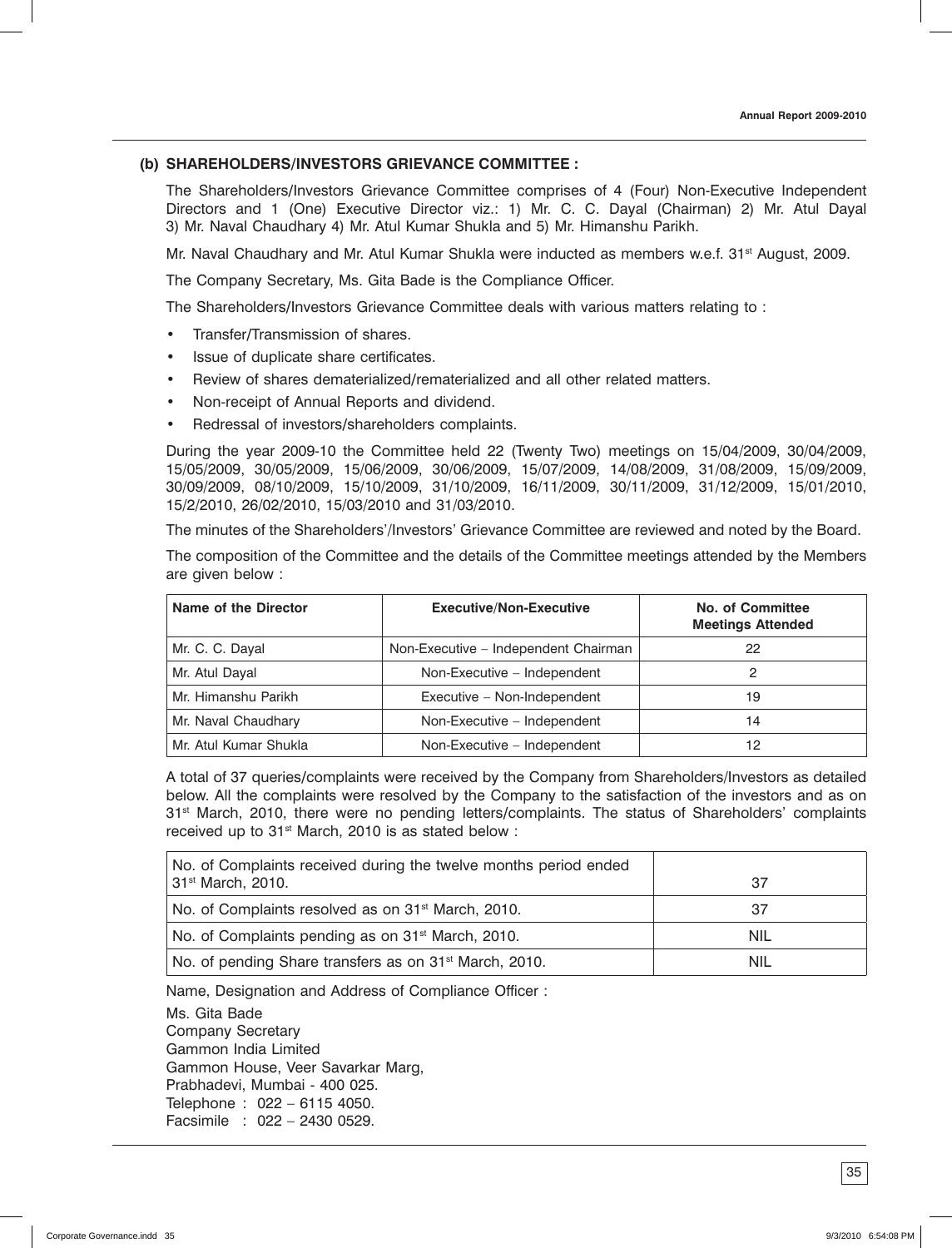

## **(c) ESOP COMPENSATION COMMITTEE :**

The Company constituted an ESOP Compensation Committee ('Committee') on 31<sup>st</sup> January, 2010. The Committee comprises of three (3) members out of which two (2) are Non-Executive Independent Directors and one (1) is an Executive Director viz. Mr. C. C. Dayal, Mr. Naval Choudhary and Mr. Himanshu Parikh. Ms. Gita Bade, Company Secretary acts as the Secretary to the Committee. The Committee oversees administration of the Employee Stock Option Scheme ('ESOP Scheme') taken over by the Company subsequent to the merger of Associated Transrail Structures Limited with and into the Company effective from  $7<sup>th</sup>$  July, 2009.

During the year 2009-10 the Committee held one (1) meeting on  $22<sup>nd</sup>$  February, 2010 which was attended by all the members.

## **(d) SELECTION COMMITTEE :**

 A Selection Committee comprising of 2 (two) Non-Executive Independent Directors and 1 (One) officer of the Company viz.: 1) Mr. C. C. Dayal (Chairman) 2) Mr. Jagdish Sheth and 3) Mr. A. B. Desai was constituted on 6<sup>th</sup> May, 2009.

The Committee was constituted pursuant to the Directors Relatives (Office or Place of Profit) Rules 2003.

During the year 2009-10 the Committee held one (1) meeting on  $21<sup>st</sup>$  May, 2009 which was attended by all the members.

Sitting fees of  $\bar{\tau}$  20,000/- was paid to each Director for attending the meeting.

#### **(e) QIP COMMITTEE :**

The QIP Committee was formed on  $30<sup>th</sup>$  October, 2009 to oversee the entire process of issue, offer and allotment of equity shares to the Qualified Institutional Buyers (QIBs) as per the SEBI Regulations.

During the year 2009-10 the Committee held 3 (Three) meetings on 08/12/2009, 10/12/2009 and 15/12/2009.

 The composition of the Committee and the details of the Committee meetings attended by the members are given below :

| Name of the Director | <b>Executive/Non-Executive</b> | No. of Committee Meetings Attended |
|----------------------|--------------------------------|------------------------------------|
| Mr. Himanshu Parikh  | Executive Director             |                                    |
| Mr. Rajul Bhansali   | Executive Director             |                                    |
| Mr. Parvez Umrigar   | Non-Executive Director         |                                    |

#### **(f) EQUITY WARRANTS COMMITTEE :**

The Equity Warrants Committee was constituted on 30<sup>th</sup> January, 2010 pursuant to the shareholders' approval for issue and allotment of preferential convertible warrants to persons forming part of the promoter group and to allot equity shares as and when they exercise their right of conversion and to discharge all the functions in connection with the issue and allotment of equity warrants.

 The Committee comprises of 2 (Two) Non-Executive Independent Directors viz.: 1) Mr. C. C. Dayal (Chairman) and 2) Mr. Jagdish Sheth.

During the year 2009-10 the Committee held 1 (One) meeting on 30/03/2010 which was attended by all the members.

Sitting fees of  $\bar{\tau}$  20,000/- was paid to each Director for attending the meeting.

#### **(g) FINANCIAL REVIEW COMMITTEE :**

 In addition to the above committees, the Company has also constituted a Financial Review Committee with Two (2) Directors as members namely, Mr. C. C. Dayal – Non-Executive Director and Mr. Rajul Bhansali – Executive Director. The Committee reviews all financial transactions, various issues and compliances relating thereto. Mr. C. C. Dayal is paid sitting fees of  $\bar{\tau}$  20,000/- per meeting.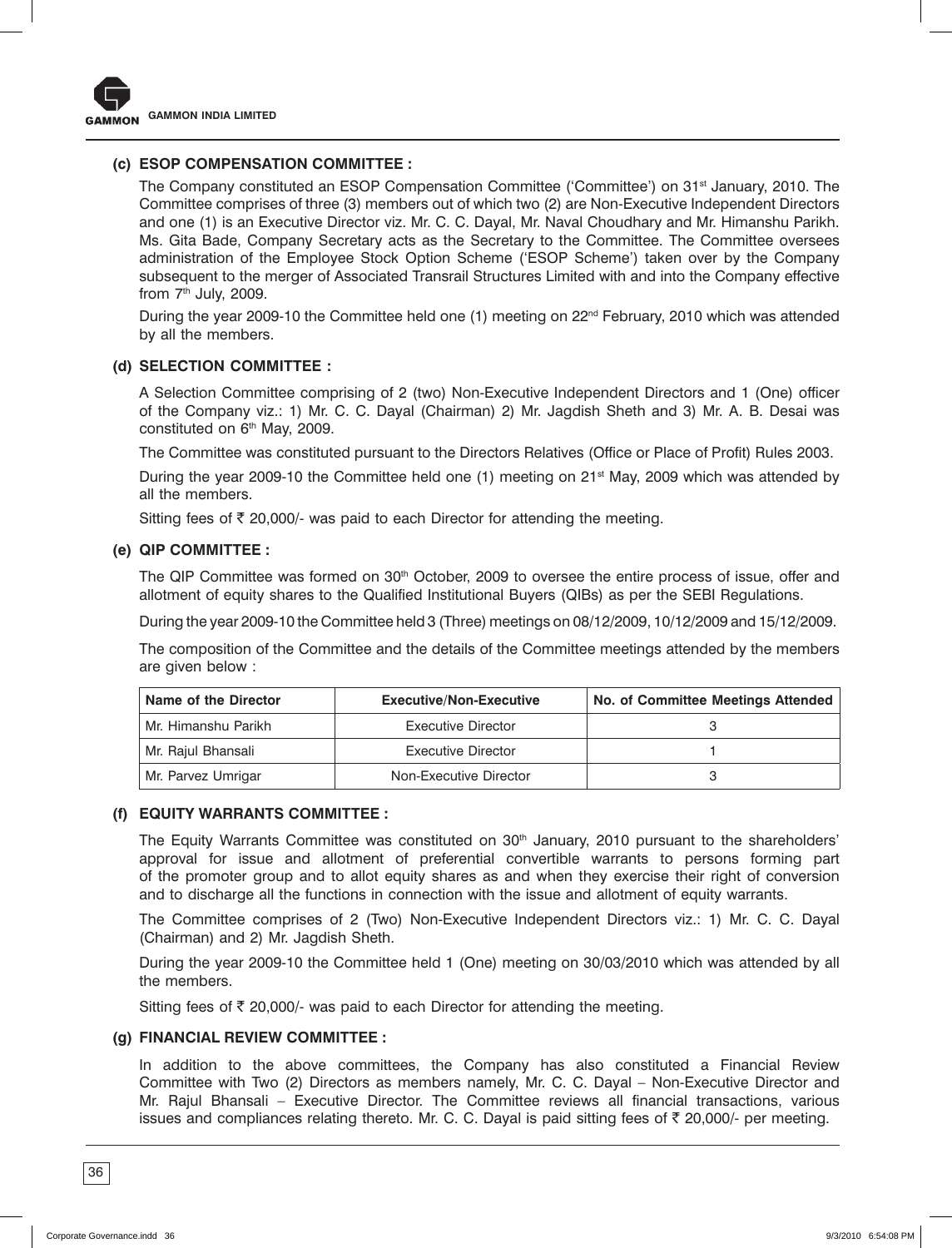## **4. OTHER INFORMATION :**

#### **(a) CODE OF CONDUCT :**

 The Company has laid down a Code of Conduct for all Board members and the Senior Management Personnel. The Code of Conduct is available on the Company's website viz.: www.gammonindia.com. All the Board Members and Senior Management Personnel have affirmed Compliance with the Code of Conduct. A declaration to this effect signed by the Chairman and Managing Director forms part of this Report.

#### **(b) GENERAL BODY MEETINGS :**

#### **(i) Location, Date and Time of Annual General Meetings held during the last three (3) years :**

 The last Annual General Meeting of the Company was held at Ravindra Natya Mandir (P. L. Deshpande Maharashtra Kala Academy), Sayani Road, Prabhadevi, Mumbai-400 025, whereas the Annual General Meetings for the year 2006-07 and 2007-08 were held at Amar Gian Grover Auditorium, Lala Lajpat Rai Marg, Mahalaxmi, Mumbai-400 034 as under :

| <b>AGM</b>       | <b>Financial Year</b> | Date & Time                                   |
|------------------|-----------------------|-----------------------------------------------|
| R7 <sup>th</sup> | 2008-2009             | 14 <sup>th</sup> October, 2009 at 3.00 p.m.   |
| 86 <sup>th</sup> | 2007-2008             | 25 <sup>th</sup> September, 2008 at 3.30 p.m  |
| 85 <sup>th</sup> | 2006-2007             | 18 <sup>th</sup> September, 2007 at 3.00 p.m. |

| Date of AGM          | <b>Particulars of Special Resolutions passed</b>                                                                                                                                                                                                                                                                                                                                                                                                                                                                                                                                                                          |  |  |
|----------------------|---------------------------------------------------------------------------------------------------------------------------------------------------------------------------------------------------------------------------------------------------------------------------------------------------------------------------------------------------------------------------------------------------------------------------------------------------------------------------------------------------------------------------------------------------------------------------------------------------------------------------|--|--|
| 14th October 2009    | Appointment of Mr. Harshit Rajan, a relative of Mr. Abhijit Rajan,<br>(i)<br>Chairman and Managing Director of the Company, to hold and<br>continue to hold an office or place of profit in the Company pursuant<br>to Section 314 of the Companies Act, 1956 and subject to approval<br>by the Central Government.                                                                                                                                                                                                                                                                                                       |  |  |
|                      | (ii) Payment of remuneration to Mr. Parvez Umrigar, Non-Executive<br>Director pursuant to Section 309(4)(a) of the Companies Act, 1956<br>and subject to approval by the Central Government.                                                                                                                                                                                                                                                                                                                                                                                                                              |  |  |
| 25th September, 2008 | No Special Resolution was passed.                                                                                                                                                                                                                                                                                                                                                                                                                                                                                                                                                                                         |  |  |
| 18th September, 2007 | Authorizing the Board to borrow in excess of the paid-up capital and<br>(i)<br>free reserves of the Company under Section 293(1)(d).                                                                                                                                                                                                                                                                                                                                                                                                                                                                                      |  |  |
|                      | (ii) *Mortgaging and/or charging all or some or any immoveable and/<br>or movable properties of the Company, in favour of the lender(s)<br>including debenture-trustees for the holders of debentures that may<br>be issued whether privately placed/to be placed with the financial<br>institutions, banks, bodies corporate and others with power to the<br>lender(s) or debenture-trustees to take over the management of the<br>business and concern of the Company in certain events and upon the<br>terms and conditions decided/to be decided by the Board of Directors<br>of the Company under Section 293(1)(a). |  |  |
|                      | (iii) *Altering the Object Clause of Memorandum of Association of the<br>Company by inserting new sub-clause 36F.                                                                                                                                                                                                                                                                                                                                                                                                                                                                                                         |  |  |
|                      | (iv) *Making loans, investments, giving guarantees etc. to various bodies<br>corporate and for ratification of the issue of Counter/Corporate<br>Guarantees issued by the Company on behalf of other body Corporate<br>under Section 372A of the Companies Act, 1956.                                                                                                                                                                                                                                                                                                                                                     |  |  |

#### **(ii) Special Resolutions passed in the previous three Annual General Meetings :**

\* Businesses at these items were concluded by Postal Ballot.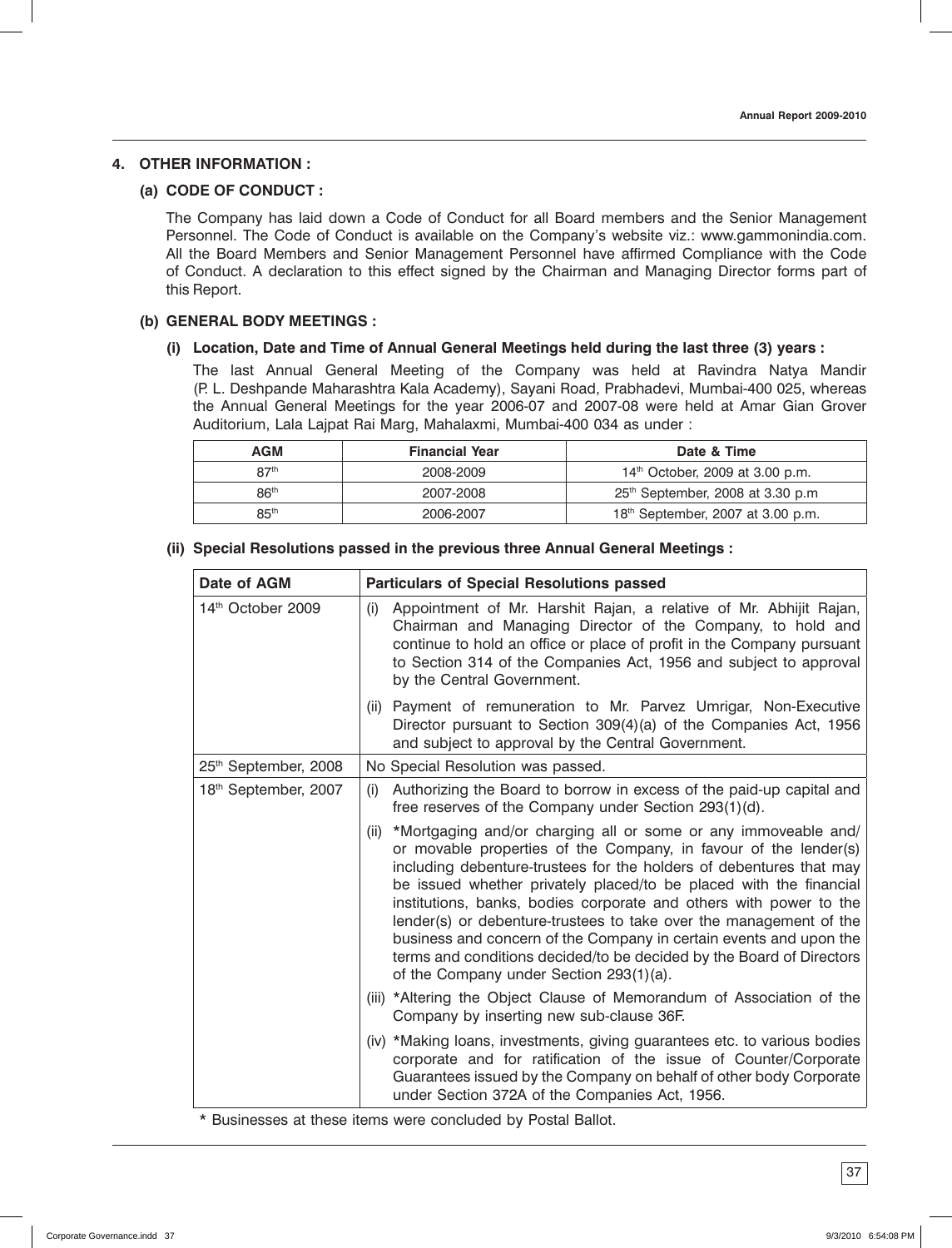

#### **(iii) Resolutions Passed by Postal Ballot during 2009-10 :**

The following resolution was passed by Postal Ballot during the year 2009-10 :

 Special Resolution: Approval of the Members sought pursuant to Section 372A of the Companies Act, 1956 for making loans, investments, giving guarantees etc. to various bodies corporate. The details of voting pattern are as under :

| <b>Particulars</b>          | No. of votes cast | % of total votes cast |  |
|-----------------------------|-------------------|-----------------------|--|
| In favour of the Resolution | 2,42,90,664       | 100                   |  |
| Against the Resolution      | <b>NIL</b>        | 0.00                  |  |
| Total                       | 2,42,90,664       | 100                   |  |

The Resolution was passed on 16<sup>th</sup> June, 2009 by requisite majority.

 Mr. Chaitanya C. Dayal of M/s. Chaitanya C. Dalal & Co., Chartered Accountants was appointed as the Scrutinizer for conducting the Postal Ballot process.

#### **Procedure for Conducting Postal Ballot :**

 After receiving the approval of the Board of Directors, Notice of the General Meeting containing text of the Resolution and Explanatory Statement to be passed through postal ballot, Postal Ballot Form and self addressed postage pre-paid envelopes are sent to the shareholders to enable them to consider and vote for or against the proposal within a period of 30 days from the date of dispatch. The calendar of events containing the activity chart is filed with the Registrar of Companies within 7 days of the passing of the Resolution by the Board of Directors. After the last date of receipt of ballots, the Scrutinizer, after due verification, submits the result to the Chairman. Thereafter, the Chairman declares the result of the postal ballot at the General Meeting. The same is also published in the newspapers and displayed on the Company's website.

#### **5. OTHER DISCLOSURES :**

- (i) Other than transactions entered into in the normal course of business for which necessary approvals are taken and disclosures made, the Company has not entered into any materially significant related party transactions i.e., transactions of the Company of material nature, with its promoters, Directors or the Management, their subsidiaries or relatives etc. that may have potential conflict with the interest of the Company at large. However the Company has annexed to the accounts a list of related parties as per Accounting Standard-18 and the transactions entered into with them.
- (ii) Strictures imposed by SEBI :

The Securities and Exchange Board of India (SEBI) on 21<sup>st</sup> December, 2006 passed an order under Section 11 and 11B of the SEBI Act, 1992 directing the Company.

- (a) Not to divest, transfer, sell or alienate in any way its shareholding in Gammon Infrastructure Projects Limited (GIPL) ("The Company's subsidiary") for a period of 3 years from the date of the allotment in the public issue of GIPL, and
- (b) Not to access the capital market directly or indirectly for a period of one year from the date of the order i.e., 21/12/2006.

 The Company had preferred an appeal on the aforementioned SEBI Order to the Securities and Appellate Tribunal on 5<sup>th</sup> February, 2007. The Tribunal vide its order dated 20th June, 2008 dismissed the appeal.

 Except for the above strictures no other penalties/strictures have been imposed on the Company by the Stock Exchange or any other Statutory Authority on any matter related to capital markets, during the last three years.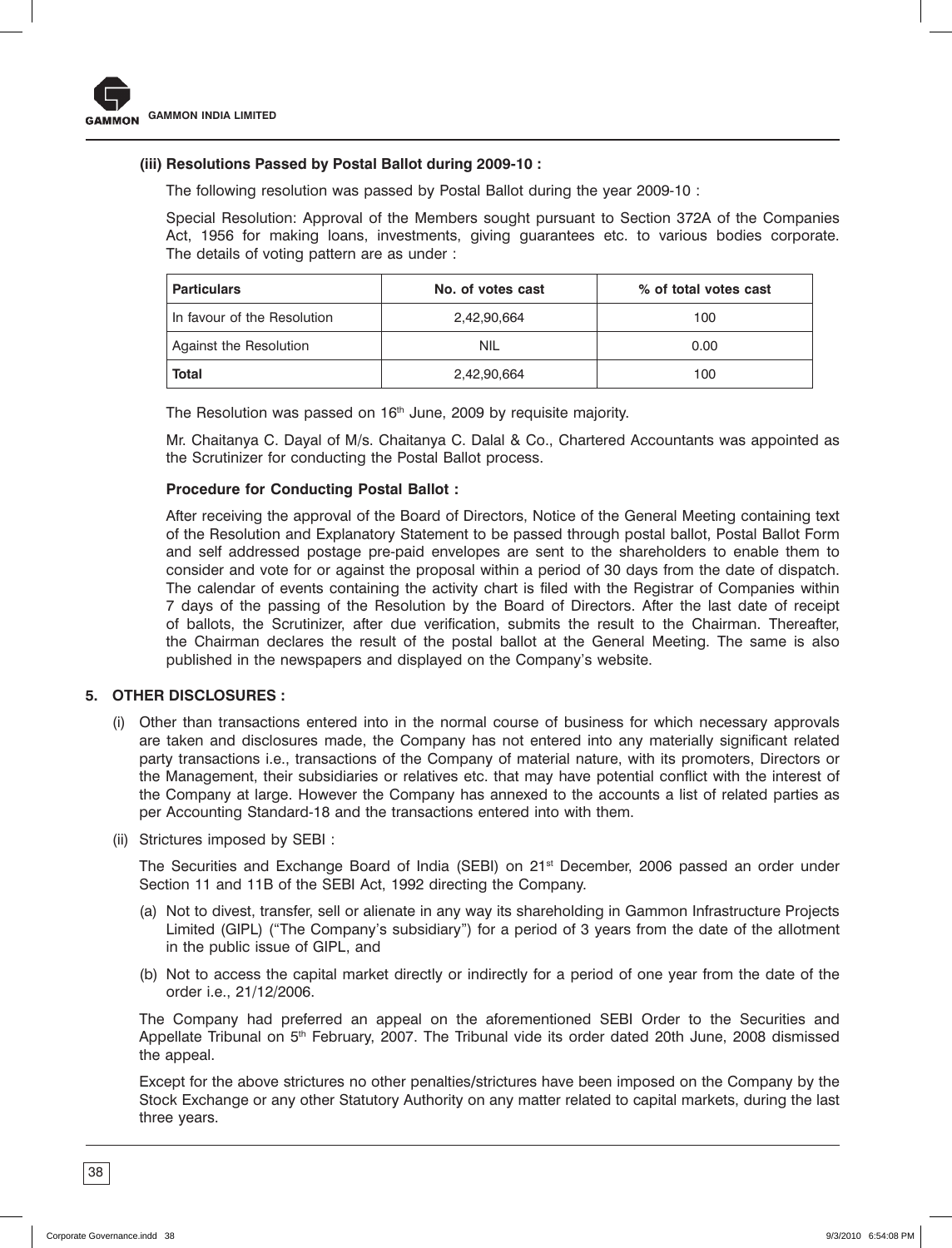- (iii) A qualified practicing Company Secretary conducts secretarial audit to reconcile the total admitted capital with National Securities Depository Limited (NSDL) and Central Depository Services (India) Limited (CDSL) and the total issued and listed capital. The secretarial audit report confirms that the total issued/ paid-up capital is in agreement with the total number of shares in physical form and the total number of dematerialized shares held with NSDL and CDSL.
- (iv) The Chairman and Managing Director and the Chief Financial Officer have certified to the Board in accordance with Clause 49 (V) of the Listing Agreement pertaining to CEO/CFO Certification for the year ended 31st March, 2010.

## **6. MEANS OF COMMUNICATION :**

- (a) Financial Results: As required under the Listing Agreement, Quarterly and Half-Yearly results of the Company are published within one month from the end of the respective quarter and the annual audited results are announced within three months from the end of the financial year. The financial results are published usually in The Free Press Journal and Navshakti.
- (b) News Releases, Presentations, etc.: Official news releases, detailed presentations made to media, analysts, institutional investors, etc. are displayed on the Company's website viz. www.gammonindia. com. Official announcements are sent to the Stock Exchanges.
- (c) Website: The Company's corporate website www.gammonindia.com provides information about the Company's business. It also contains a separate dedicated section 'Investor Relations' where shareholders information is available. The Annual Report of the Company is also available on the website in a user-friendly and downloadable format.
- (d) Annual Report: Annual Report containing, inter alia, Audited Annual Accounts, Consolidated Financial Statements, Directors' Report, Auditors' Report and other important information is circulated to members and others entitled thereto. The Management Discussion and Analysis (MD&A) Report forms part of the Annual Report.

#### **7. MANDATORY REQUIREMENT :**

The Company has complied with all the mandatory requirements of Clause 49 of the Listing Agreement relating to Corporate Governance.

## **8. NON-MANDATORY REQUIREMENTS :**

(a) Whistle Blower Mechanism :

 The Company promotes ethical behaviour in all its business activities and has put in place mechanism of reporting illegal or unethical behaviour. Employees may report violations of laws, rules, regulations or unethical conduct to their immediate supervisor/notified person. The Directors and Management Personnel are obligated to maintain confidentiality of such reporting and ensure that the whistle blowers are not subjected to any discriminatory practices.

(b) Subsidiary Monitoring Framework :

 All the subsidiary companies of the Company are Board managed with their Boards having the rights and obligations to manage such companies in the best interest of their stakeholders. As a majority shareholder, the Company nominates its representatives on the Boards of subsidiary companies and monitors the performance of such companies, inter alia, by the following means :

- (a) Financial statements, in particular the investments made by the unlisted subsidiary companies, are reviewed quarterly by the Audit Committee of the Company.
- (b) A statement containing all significant transactions and arrangements entered into by the unlisted subsidiary companies is placed before the Company's Board.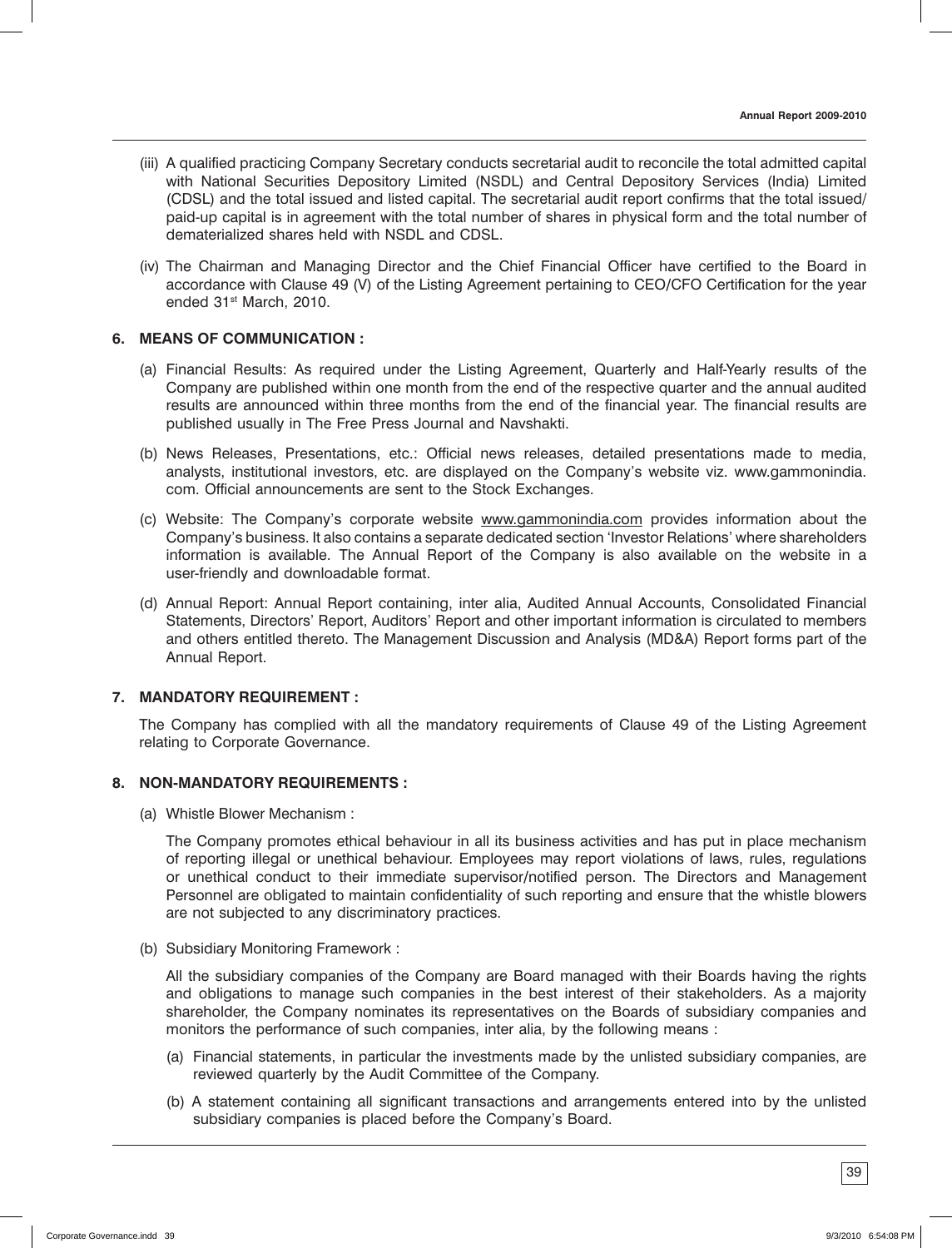

## **9. GENERAL SHAREHOLDER INFORMATION :**

| Date, Time and Venue of the<br>88 <sup>th</sup> Annual General Meeting | Tuesday, 28 <sup>th</sup> day of September, 2010 at 3.30 p.m.<br>at Ravindra Natya Mandir<br>(P. L. Deshpande Maharashtra Kala Academy),<br>Sayani Road, Prabhadevi, Mumbai-400 025.                                                                    |
|------------------------------------------------------------------------|---------------------------------------------------------------------------------------------------------------------------------------------------------------------------------------------------------------------------------------------------------|
| Financial Calendar for the year<br>2010-11 (Tentative)                 | Results for the quarter ending 30th June, 2010<br>$-14$ <sup>th</sup> August 2010.                                                                                                                                                                      |
|                                                                        | Results for the Half year ending 30th September, 2010<br>- Second week of November, 2010.                                                                                                                                                               |
|                                                                        | Results for the quarter ending 31 <sup>st</sup> December, 2010<br>- Second week of February, 2011.                                                                                                                                                      |
|                                                                        | Results for the year ending 31 <sup>st</sup> March, 2011<br>- Second week of May 2011.                                                                                                                                                                  |
| Date of Book Closure                                                   | 27th September, 2010 to 28th September, 2010<br>(both days inclusive).                                                                                                                                                                                  |
| Dividend payment date                                                  | On or before 27th October, 2010.                                                                                                                                                                                                                        |
| Listing on Stock Exchanges                                             |                                                                                                                                                                                                                                                         |
| $\geq$ Equity Shares                                                   | Bombay Stock Exchange Limited,<br>P. J. Towers, Dalal Street, Fort, Mumbai 400 001.<br>Telephone: 022 - 2272 1233/34<br>Facsimile : 022 - 2272 1919<br>$(Stock code - 509550)$<br><b>AND</b>                                                            |
|                                                                        | The National Stock Exchange of India Limited,<br>Exchange Plaza, Plot No. C/1, 'G' Block,<br>Bandra-Kurla Complex, Bandra (East), Mumbai 400 051.<br>Telephone: 022 - 2659 8100/8114<br>Facsimile : 022 - 2659 8137/8138<br>(Stock code - GAMMONIND EQ) |
| $\triangleright$ Global Depositary Receipts                            | Luxembourg Stock Exchange,<br>11, Avenue de la Porte-Neuve<br>B.P. 165, L-2011 Luxembourg.<br>Telephone: +352 47 79 36-1<br>Telefax<br>$: +352473298$<br>Cusip No.: 36467M200<br>Common Code: 20772565                                                  |
| <b>Listing Fees</b>                                                    | Paid to the above Stock Exchanges for the<br>Financial Year 2010-2011.                                                                                                                                                                                  |
| <b>International Securities</b><br>Identification No. (ISIN)           | Equity: INE 259B01020<br>GDR : US36467M2008                                                                                                                                                                                                             |
| Registrar & Share Transfer Agents                                      | M/s. Link Intime India Private Limited,<br>C-13, Pannalal Silk Mills Compound,<br>LBS Road, Bhandup (West), Mumbai 400 078.<br>Telephone: 022-2596 3838<br>Facsimile : 022- 2594 6969<br>: mumbai@linkintime.co.in<br>e-mail                            |
| Share Transfer System                                                  | Trading in Company's Shares on the Stock Exchanges takes place<br>in electronic form. However physical shares are normally transferred<br>and returned within 15 days from the date of lodgement provided<br>the necessary documents are in order.      |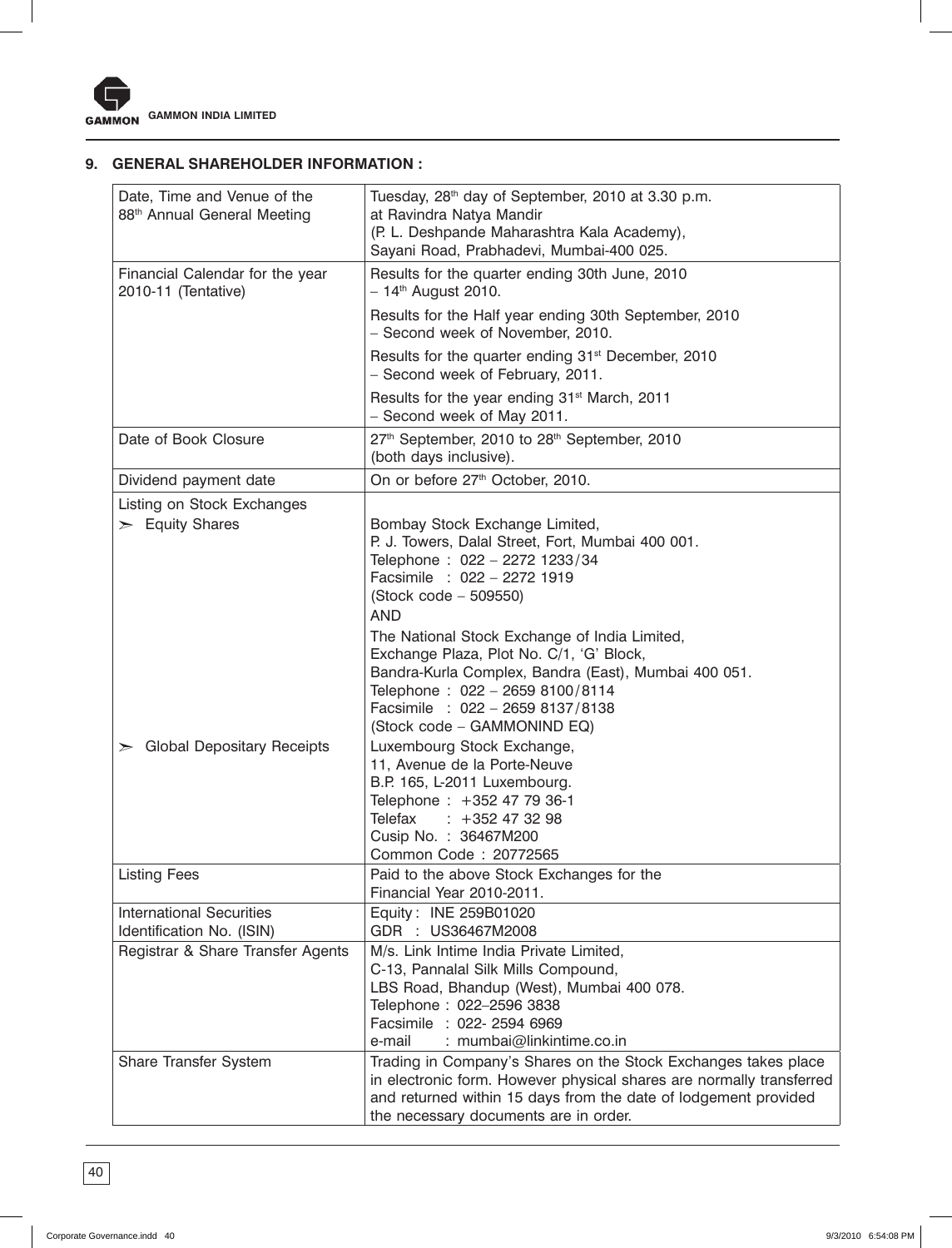**MARKET PRICE DATA :** High and Low (in ₹) during each month in the last financial period on the Stock Exchanges.

| <b>MONTH</b>      | <b>BSE</b>  |        |        | <b>NSE</b> |
|-------------------|-------------|--------|--------|------------|
|                   | <b>High</b> | Low    | High   | Low        |
| April, 2009       | 82.80       | 61.60  | 83.00  | 60.70      |
| May, 2009         | 169.60      | 88.75  | 170.10 | 88.80      |
| June, 2009        | 186.15      | 145.25 | 185.60 | 145.15     |
| <b>July, 2009</b> | 184.40      | 142.25 | 166.45 | 142.05     |
| August, 2009      | 184.20      | 142.25 | 184.90 | 150.75     |
| September, 2009   | 194.70      | 142.25 | 194.60 | 166.55     |
| October, 2009     | 247.70      | 183.75 | 247.80 | 203.25     |
| November, 2009    | 248.60      | 212.45 | 247.80 | 227.10     |
| December, 2009    | 247.50      | 224.10 | 246.65 | 224.60     |
| January, 2010     | 268.20      | 226.15 | 268.55 | 230.25     |
| February, 2010    | 241.80      | 213.35 | 234.55 | 212.50     |
| March, 2010       | 236.25      | 219.05 | 235.45 | 219.50     |

## **STOCK PERFORMANCE IN COMPARISON TO NIFTY**



## **10. DISTRIBUTION OF SHAREHOLDING AS ON 31ST MARCH, 2010 :**

| Shareholding of<br>Nominal Value (₹) |           | No. of<br><b>Shareholders</b> | % of Total | <b>Share Capital</b><br>Amount (₹) | % of Total |
|--------------------------------------|-----------|-------------------------------|------------|------------------------------------|------------|
| <b>Upto 500</b>                      |           | 22969                         | 90.3828    | 2,105,920                          | 1.6431     |
| $501 -$                              | 1000      | 1254                          | 4.9345     | 9,67,040                           | 0.7545     |
| $1001 -$                             | 2000      | 642                           | 2.5263     | 9,51,202                           | 0.7422     |
| $2001 -$                             | 3000      | 173                           | 0.6807     | 4,36,299                           | 0.3404     |
| $3001 -$                             | 4000      | 68                            | 0.2676     | 2,43,171                           | 0.1897     |
| $4001 -$                             | 5000      | 49                            | 0.1928     | 2,26,192                           | 0.1765     |
| 5001<br>$\overline{\phantom{m}}$     | 10000     | 96                            | 0.3778     | 6,80,899                           | 0.5314     |
| 10001<br>$\overline{\phantom{0}}$    | and above | 162                           | 0.6375     | 12,25,53,775                       | 95.6222    |
|                                      | TOTAL     | 25,413                        | 100,0000   | 12,81,64,498                       | 100.0000   |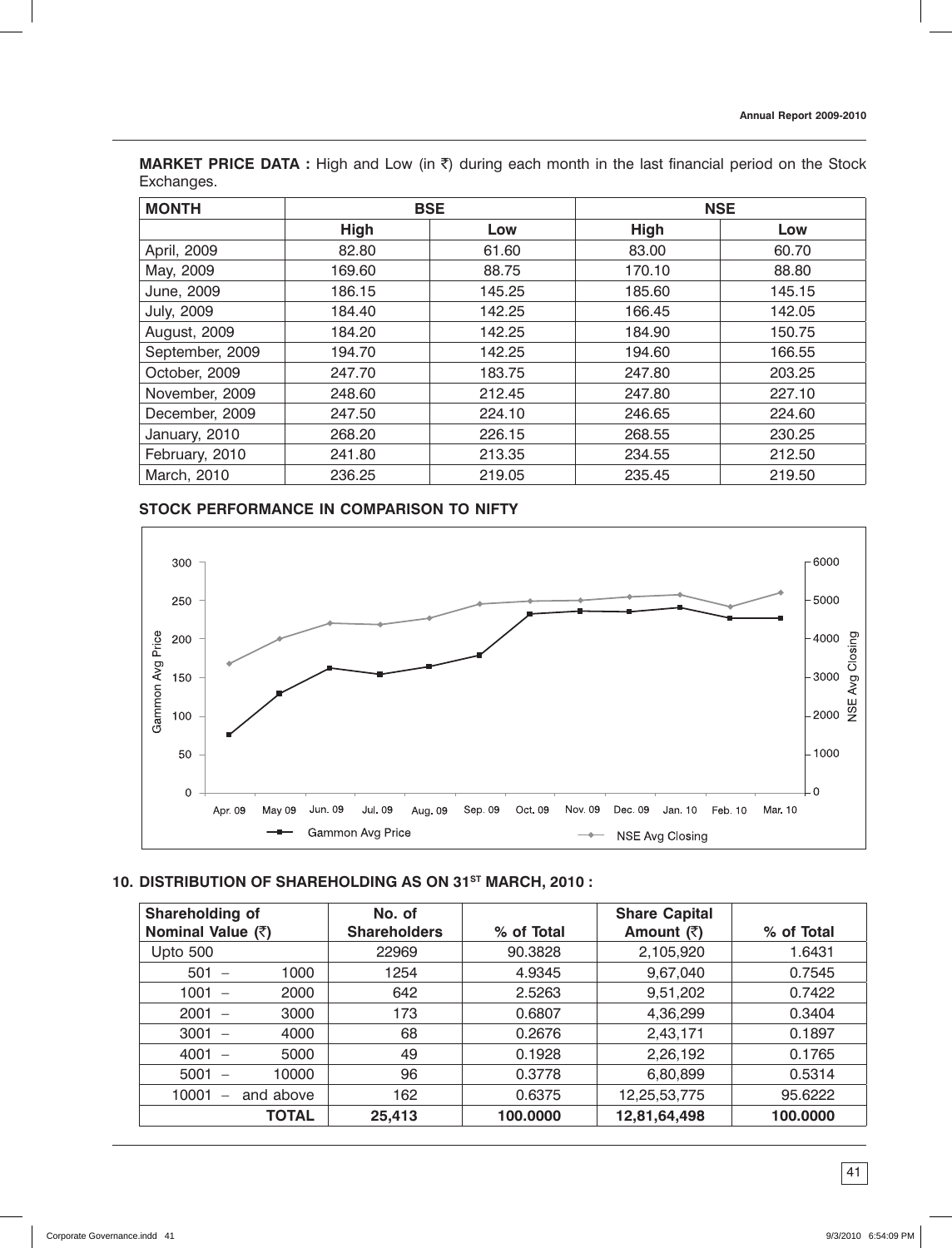## 11. DEMATERIALISATION OF SHARES AS ON 31<sup>ST</sup> MARCH, 2010 :

| <b>Particulars</b> | <b>No. of Equity Shares</b> | % to Share Capital |
|--------------------|-----------------------------|--------------------|
| <b>NSDL</b>        | 10,62,25,432                | 82.88              |
| CDSL               | 16.82.998                   | 1.32               |
| Physical           | 2,02,56,068                 | 15.80              |
| Total              | 12,81,64,498                | 100                |

(\* 7,25,800 Equity Shares held in abeyance are included).



## **12. LISTING OF DEBT SECURITIES :**

The Redeemable Non-Convertible Debentures issued by the Company are listed on the Wholesale Debt Market (WDM) of National Stock Exchange of India Limited (NSE).

# **13. PLANT LOCATIONS: (Project size – more than** ` **300 crores)**

| Sr. No. | <b>Name of the Project</b>                                                                                                                                                                                                                     | Project value in<br><b>crores</b> |
|---------|------------------------------------------------------------------------------------------------------------------------------------------------------------------------------------------------------------------------------------------------|-----------------------------------|
| 1.      | Parbati HE stage 2 - Construction of Civil and Hydro Mechanical Works<br>for Powerhouse, Pressure Shaft (Horizontal and Inclined), Surge Shaft,<br>Head Race Tunnel for Parbati HE Project Stage-II, in the state of Himachal<br>Pradesh.      | 774                               |
| 2.      | Patna Muzzafarpur Road Works - Upgradation of Hajipur-Muzaffarpur<br>section of the existing NH-77 to four lane dual carriageway.                                                                                                              | 750                               |
| 3.      | Godavari Bridge (BOT) – Design & Construction of Godavari Bridge at<br>Rajahmundry on BOT basis.                                                                                                                                               | 700                               |
| 4.      | Kalpakkam all Jobs - Nuclear Power related structures at Kalpakkam in<br>the state of Tamil Nadu.                                                                                                                                              | 691                               |
| 5.      | Nashik Road Works – improvement, operation & maintenance, rehabilitation<br>& strengthening of existing 2-lane road & widening it to 4-lane divided<br>highway of Vadape to Gonde section of NH-3 in the state of Maharashtra<br>on BOT basis. | 685                               |
| 6.      | AP Lift Irrigation Scheme - Execution of Stage 3 pumping station, 5x30 MW<br>for Kalwakurthi lift irrigation scheme in the state of Andhra Pradesh.                                                                                            | 674                               |
| 7.      | Signature Bridge – Construction of bridge and its approaches over river<br>Yamuna downstream of existing bridge at Wazirabad, Delhi.                                                                                                           | 632                               |
| 8.      | Rampur Hydroelectric Project - Construction of Civil Works at Rampur,<br>Himachal Pradesh.                                                                                                                                                     | 615                               |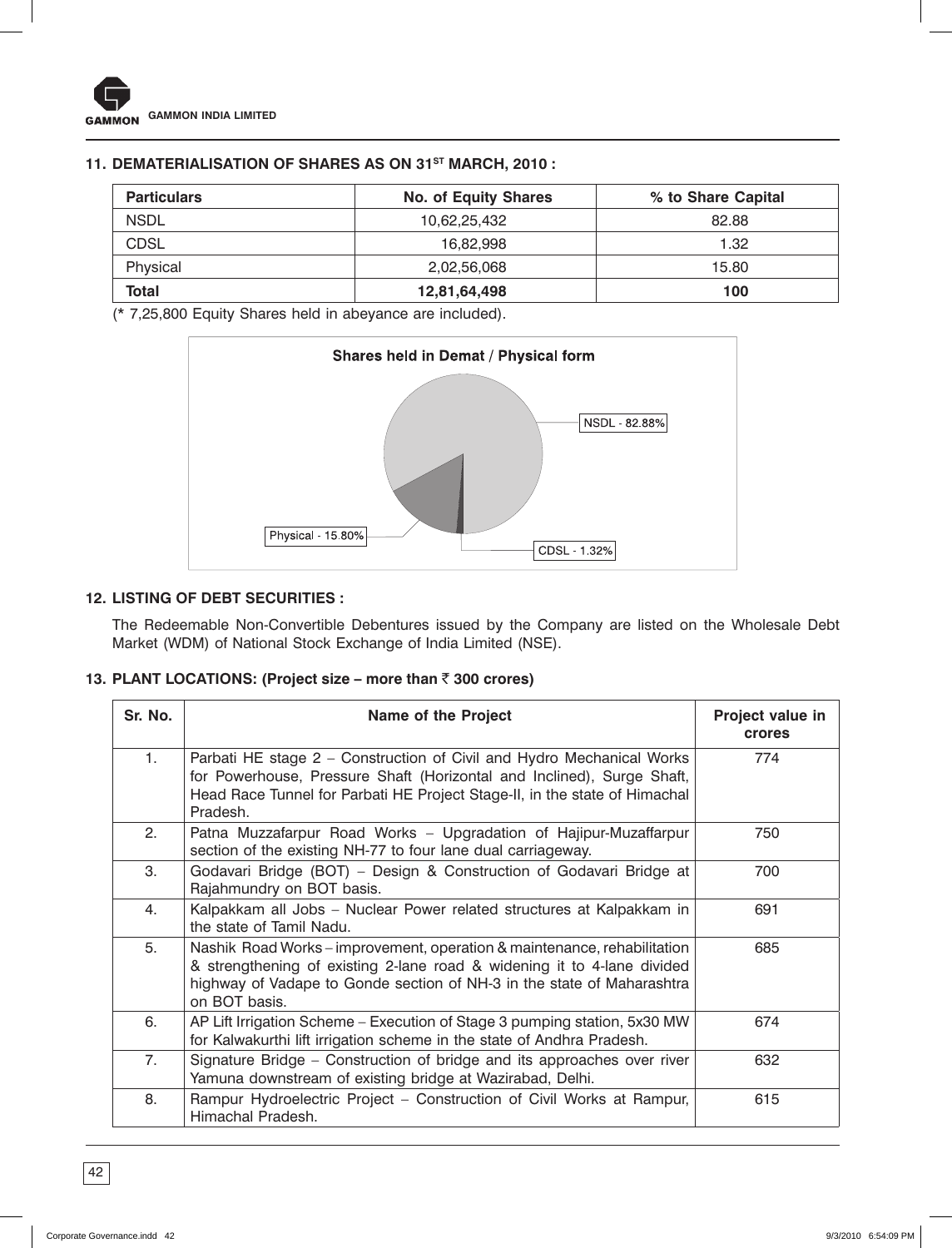| 9.  | Gorakhpur Bypass (BOT) - design, construction, finance, operation and<br>maintenance of four-lane k.m. 0.00 to k.m. 32.27 of Gorakhpur - Bypass<br>on NH-28 in the state of Uttar Pradesh.                                                                                                                             | 560 |
|-----|------------------------------------------------------------------------------------------------------------------------------------------------------------------------------------------------------------------------------------------------------------------------------------------------------------------------|-----|
| 10. | AP Irrigation Pkg-19 - Pranahita and Chevalla Lift Irrigation Scheme -<br>Pkg-19 in the state of Andhra Pradesh                                                                                                                                                                                                        | 458 |
| 11. | Karnataka Road Works - Western transport corridor, Tumkur Haveri section<br>of NH-4 project - rehabilitation and upgrading of Chitradurga-Harihar<br>section in the state of Karnataka.                                                                                                                                | 436 |
| 12. | Bihar Road Works BR3 - widening and strengthening to 4-lane of existing<br>carriageway of NHAI in the state of Bihar.                                                                                                                                                                                                  | 417 |
| 13. | Bhutan HEP - Construction of Horse Shoe shaped head race tunnel for<br>Punatsangchu HEP, Stage - I in Bhutan.                                                                                                                                                                                                          | 401 |
| 14. | Mumbai Port Trust-BOT - design, engineering, procurement of materials &<br>construction of offshore container terminal (OCT) in Mumbai.                                                                                                                                                                                | 397 |
| 15. | Tuticorin Civil Works - civil & structural steel works for 2 x 600 mw thermal<br>power project near Tuticorin in Tamil Nadu.                                                                                                                                                                                           | 397 |
| 16. | Bogibeel bridge - Construction of well foundation and sub-structure of<br>Bogibeel rail-cum-Road in Assam.                                                                                                                                                                                                             | 391 |
| 17. | Kosi Bridge (BOT) - design, construction, development, finance, operation<br>and maintenance of 4-lane bridge across river Kosi in Bihar.                                                                                                                                                                              | 368 |
| 18. | Assam road works AS 24 & 26 - Four laning of National Highway from<br>k.m. 111.00 to k.m. 127.00 of Maibong to Lumding section of NH-54<br>in Assam-package-ew-ii (AS 24) and Four laning of National Highway<br>from k.m. 60.5 to k.m. 83.4 of Maibong to Lumding section of NH-54<br>in Assam-package-ew-ii (AS-26). | 367 |
| 19. | Munger Bridge, Bihar - Construction of Steel Superstructure & other<br>ancillary works of Rail-Cum-Road Bridge across river Ganga at Munger,<br>Bihar.                                                                                                                                                                 | 363 |
| 20. | Wazirabad Bridge - construction of bridge and its approaches over river<br>Yamuna downstream of existing bridge at Wazirabad, Delhi.                                                                                                                                                                                   | 360 |
| 21. | Dumuria Ranitalab Road Works - improvement/ upgradation of<br>Dumuria-Imamganj-Sherghati-Karamain-Mathurapur-Guraruahiyapur-<br>Tikari-Mau-Kurtha-Kinjar-Paligunj-Ranitalab Road (sh-69) length 153.00 k.m.                                                                                                            | 353 |
| 22. | DMRC BC-25,27,28,29,30 - Part design & construction of Viaduct for<br>DMRC on Central Secretariat – Badarpur corridor of Delhi.                                                                                                                                                                                        | 351 |
| 23. | Guwahati Water Supply - Guwahati Water Supply, design and construction<br>of a complete new 107 MLD water supply project in Assam (South Guwahati<br>western part).                                                                                                                                                    | 350 |
| 24. | AP Irrigation Works                                                                                                                                                                                                                                                                                                    | 309 |
| 25. | Ennore Civil Works - Main plant and Offsite Civil Works Package for NTPC<br>- Tamil Nadu Energy Company Limited Power Project.                                                                                                                                                                                         | 302 |

## **14. ADDRESS FOR CORRESPONDENCE :**

## **Registered Office :**

Gammon House, Veer Savarkar Marg, Prabhadevi, Mumbai-400 025. Telephone : 022 – 6115 3000. Facsimile : 022 - 2430 0529.<br>Website : www.gammonindi : www.gammonindia.com Email : investors@gammonindia.com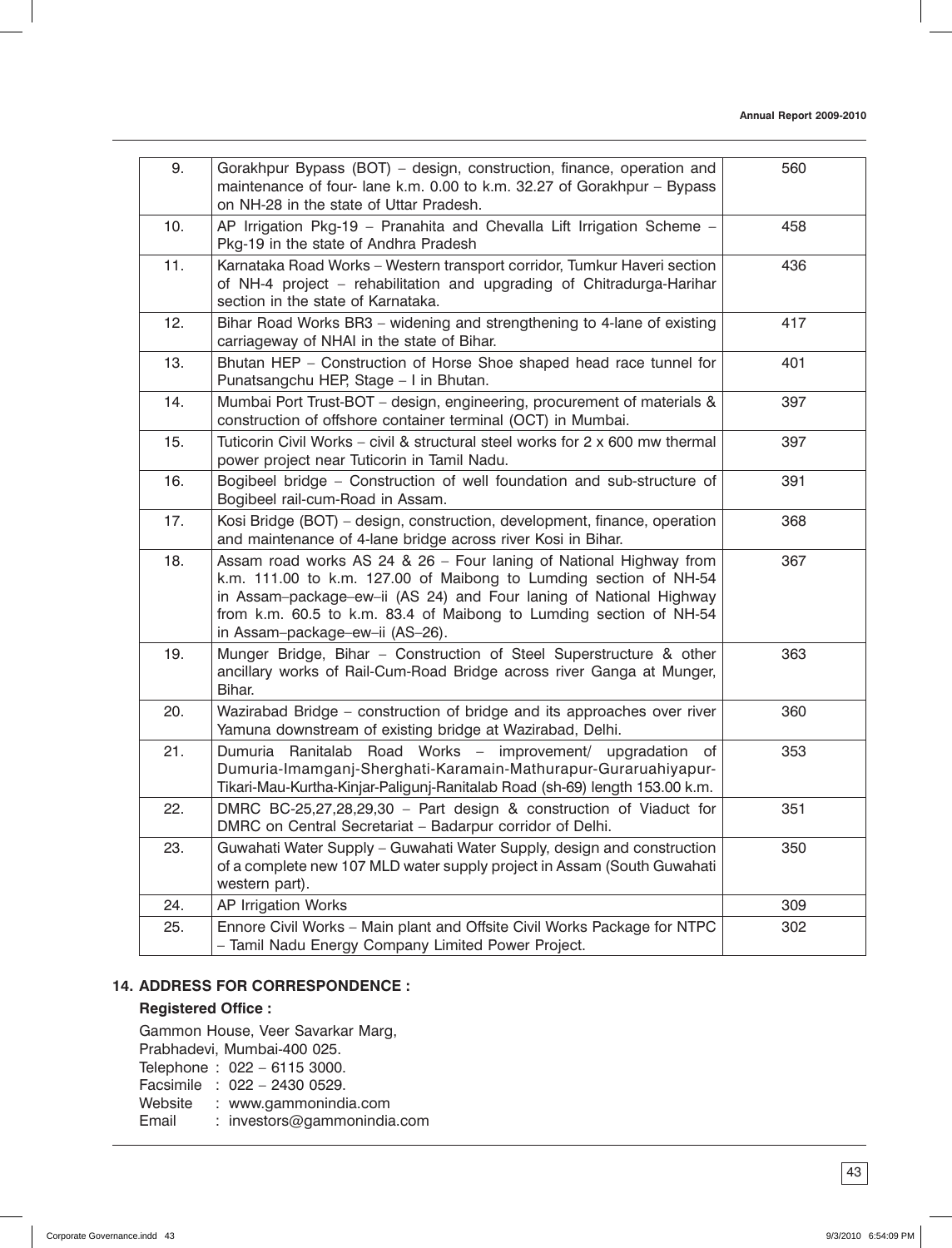# **15. CATEGORIES OF SHAREHOLDERS: (AS ON 31ST MARCH, 2010)**

| Category                                             | No. of shares | Percentage |
|------------------------------------------------------|---------------|------------|
| <b>Promoters Holdings</b>                            |               |            |
| Resident                                             | 3,28,50,440   | 25.63      |
| Non-resident                                         | 30,86,435     | 2.41       |
| <b>Non-Promoter Holdings</b>                         |               |            |
| Mutual Fund & UTI                                    | 1,66,66,776   | 13.00      |
| <b>Corporate Bodies</b>                              | 2,53,10,483   | 19.75      |
| Banks, Financial Institutions, State & Central Govt. | 27,59,199     | 2.15       |
| Foreign Institutional Investors                      | 2,84,87,554   | 22.23      |
| NRIs/OCBs/Foreign Nationals/GDRs                     | 50,38,532     | 3.93       |
| Indian Public                                        | 1,39,65,079   | 10.90      |
| <b>GRAND TOTAL</b>                                   | 12,81,64,498  | 100.00     |



# **DECLARATION BY THE MANAGING DIRECTOR UNDER CLAUSE 49 OF THE LISTING AGREEMENT**

#### To The Members of **GAMMON INDIA LIMITED**

I, Abhijit Rajan, Chairman & Managing Director of Gammon India Limited hereby declare that all the members of the Board of Directors and the senior management personnel have affirmed compliance with the Code of Conduct of the Company for the year ended 31<sup>st</sup> March, 2010.

**FOR GAMMON INDIA LIMITED**

**ABHIJIT RAJAN Chairman & Managing Director**

Place : Mumbai. Date : 14<sup>th</sup> August, 2010